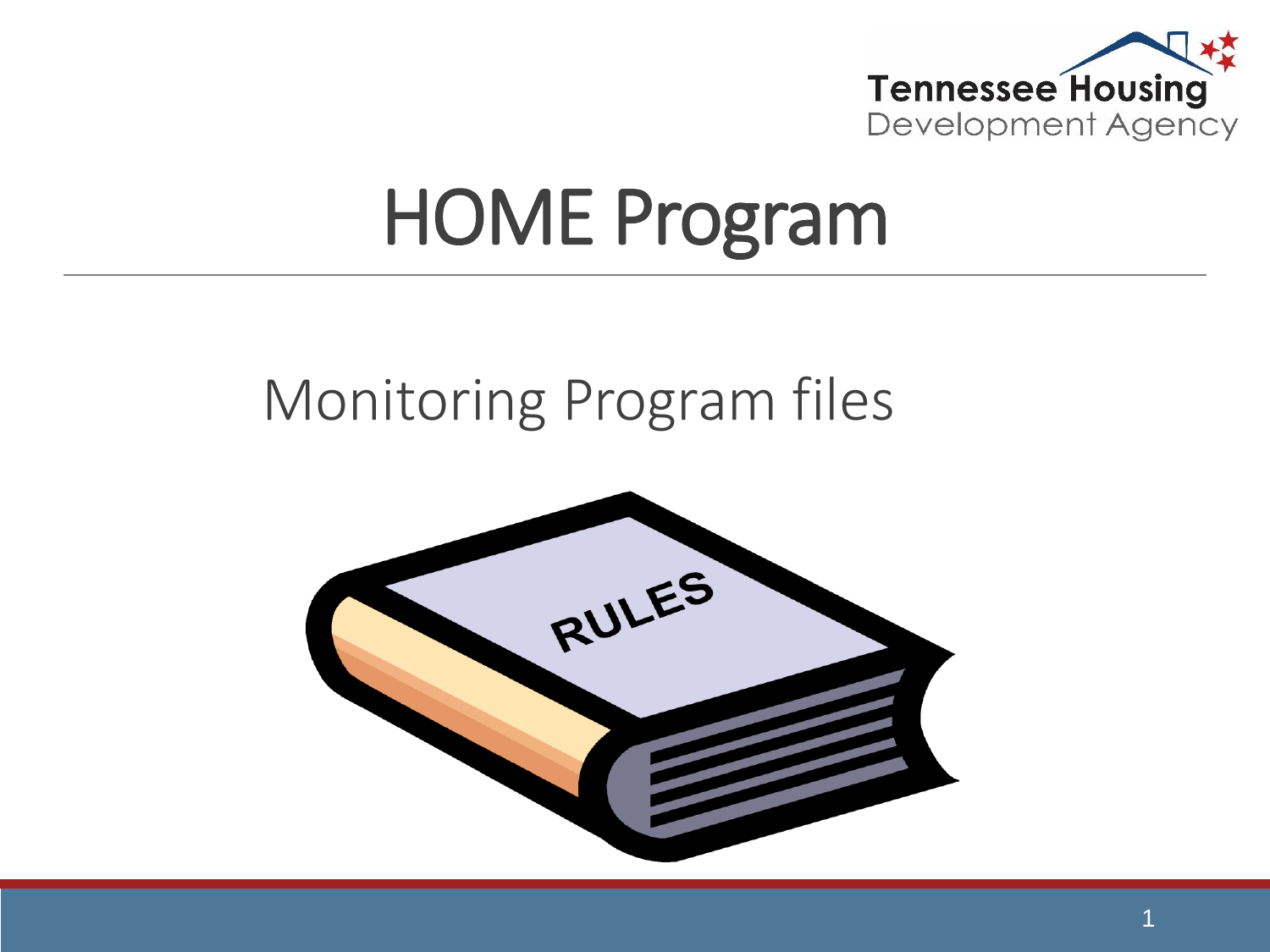

## Working Agreement

- $\triangleright$  Did the Grantee complete the requirements in Attachment A of the Working Agreement?
- i.e., Documentation of homeowner contribution Documentation of an energy audit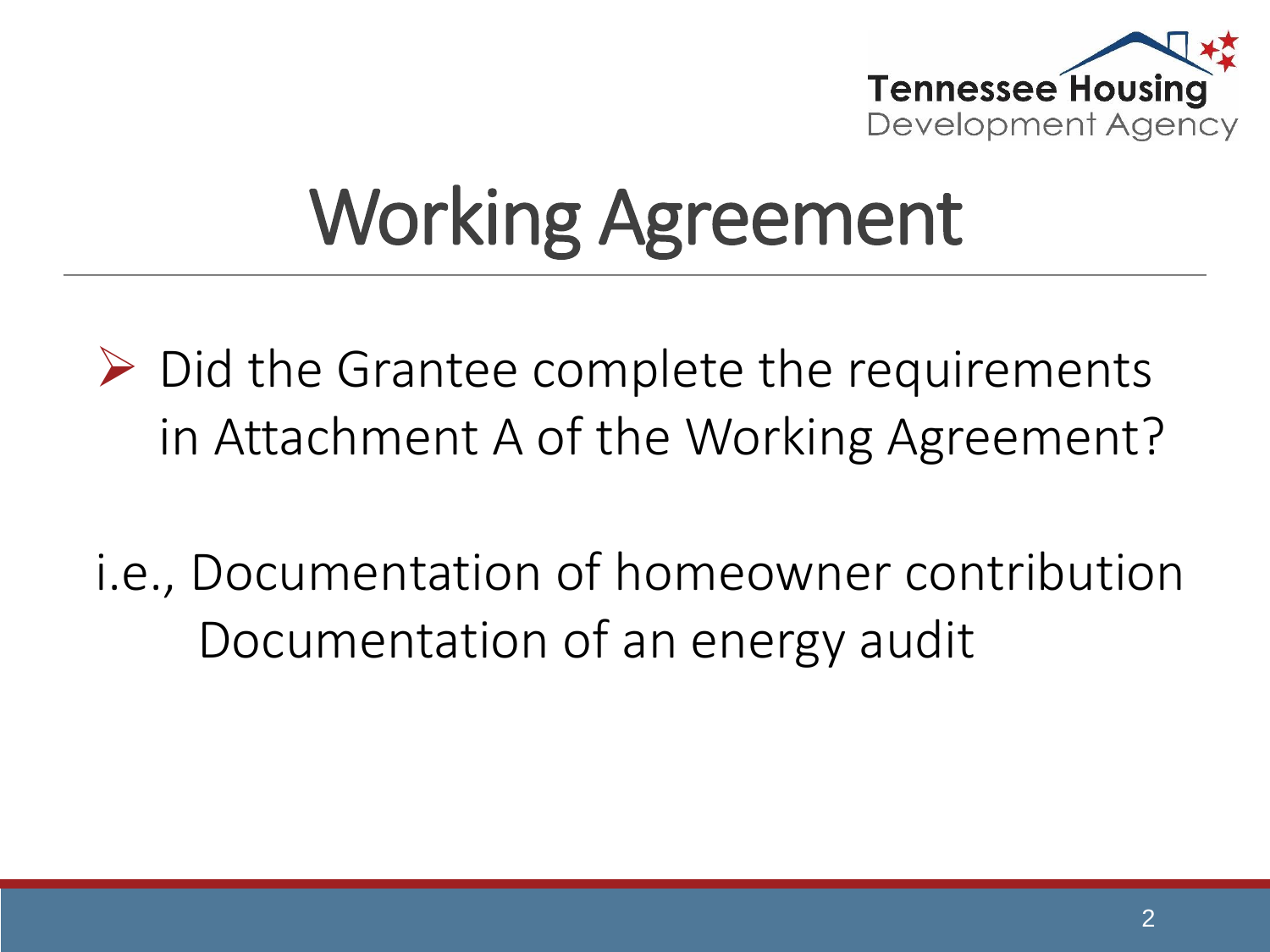

### Environmental Review

Pls the Environmental Review Record on file?

**≻Did the Grantee use an Unspecified Site** Strategy?

 $\triangleright$ If yes, are the site specific checklists in each beneficiaries file?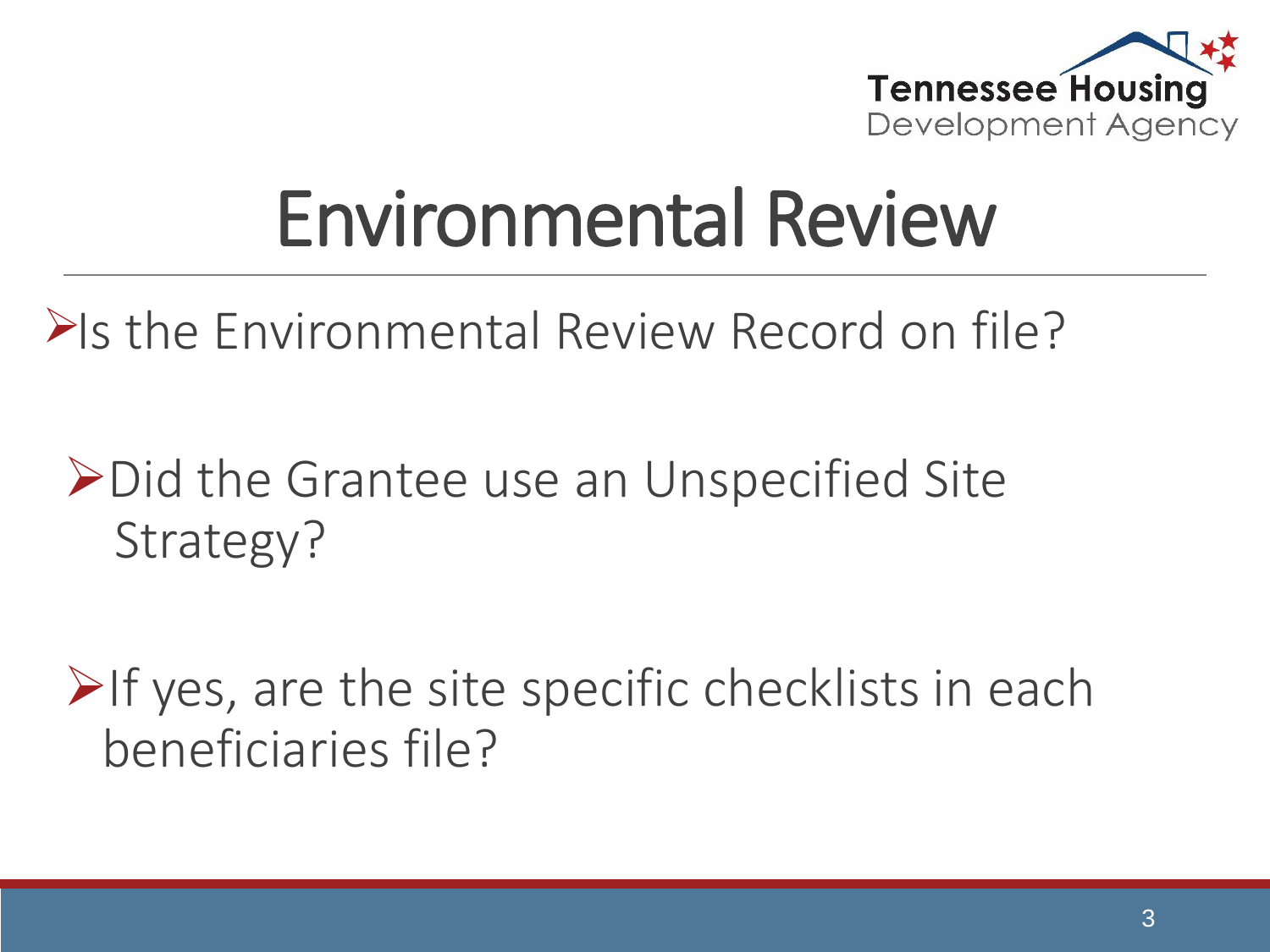

### Public Notice

- $\triangleright$  Is the following language included in all public notices, informational pamphlets, press releases, research reports, signs and similar public notices prepared and released by the Grantee in relation to the HOME Working Agreement as required in D.13?
- $\triangleright$  "This project is funded under a Working Agreement with the Tennessee Housing Development Agency through the U.S. Department of Housing and Urban Development."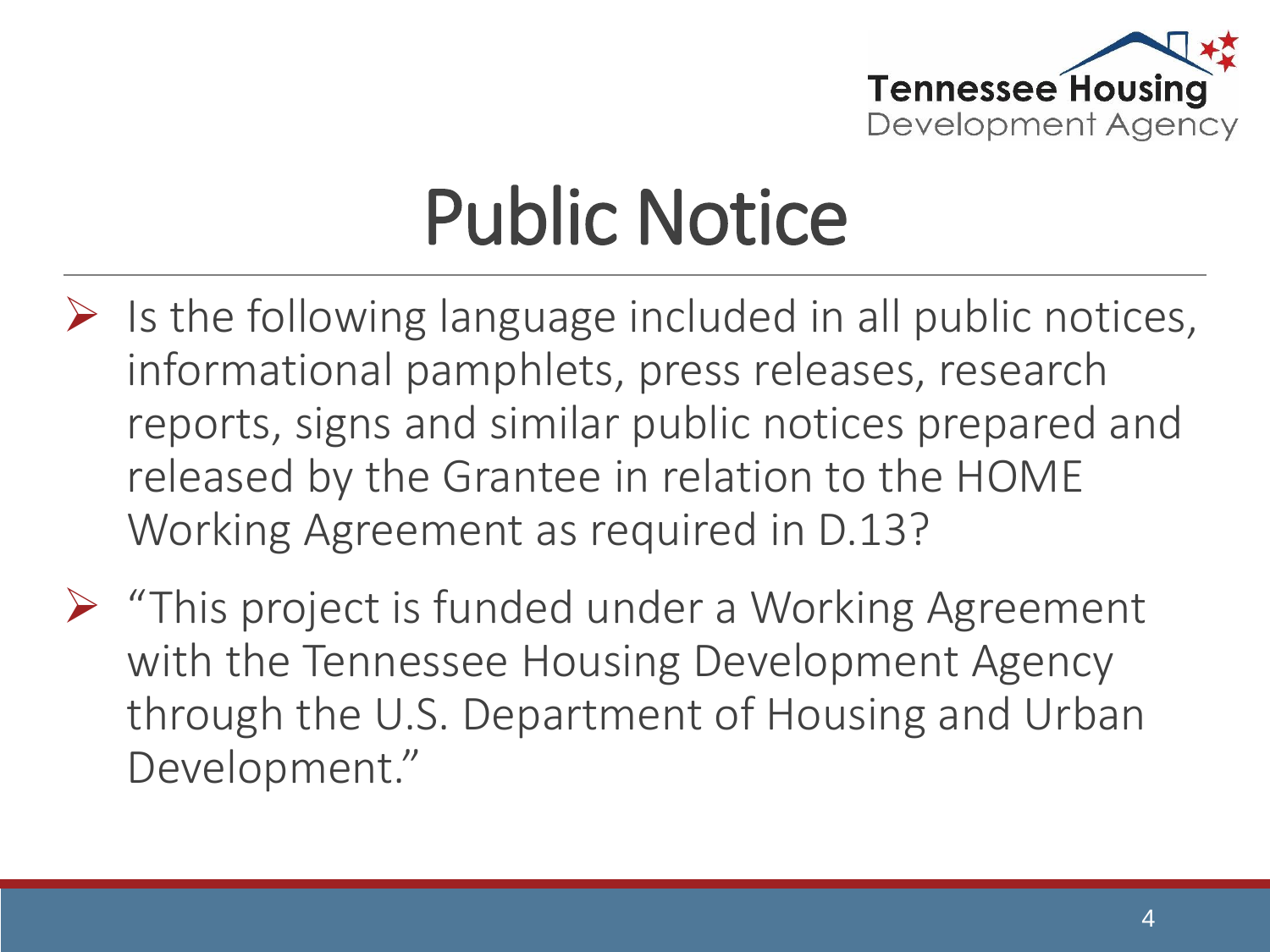

## Annual Report or Audit

- $\triangleright$  Is there a copy of the Grantee's most current Annual Report or Financial Audit on file as required in the Working Agreement D.19?
- $\triangleright$  Are there any findings regarding the HOME program?
- $\triangleright$  Are there any other findings?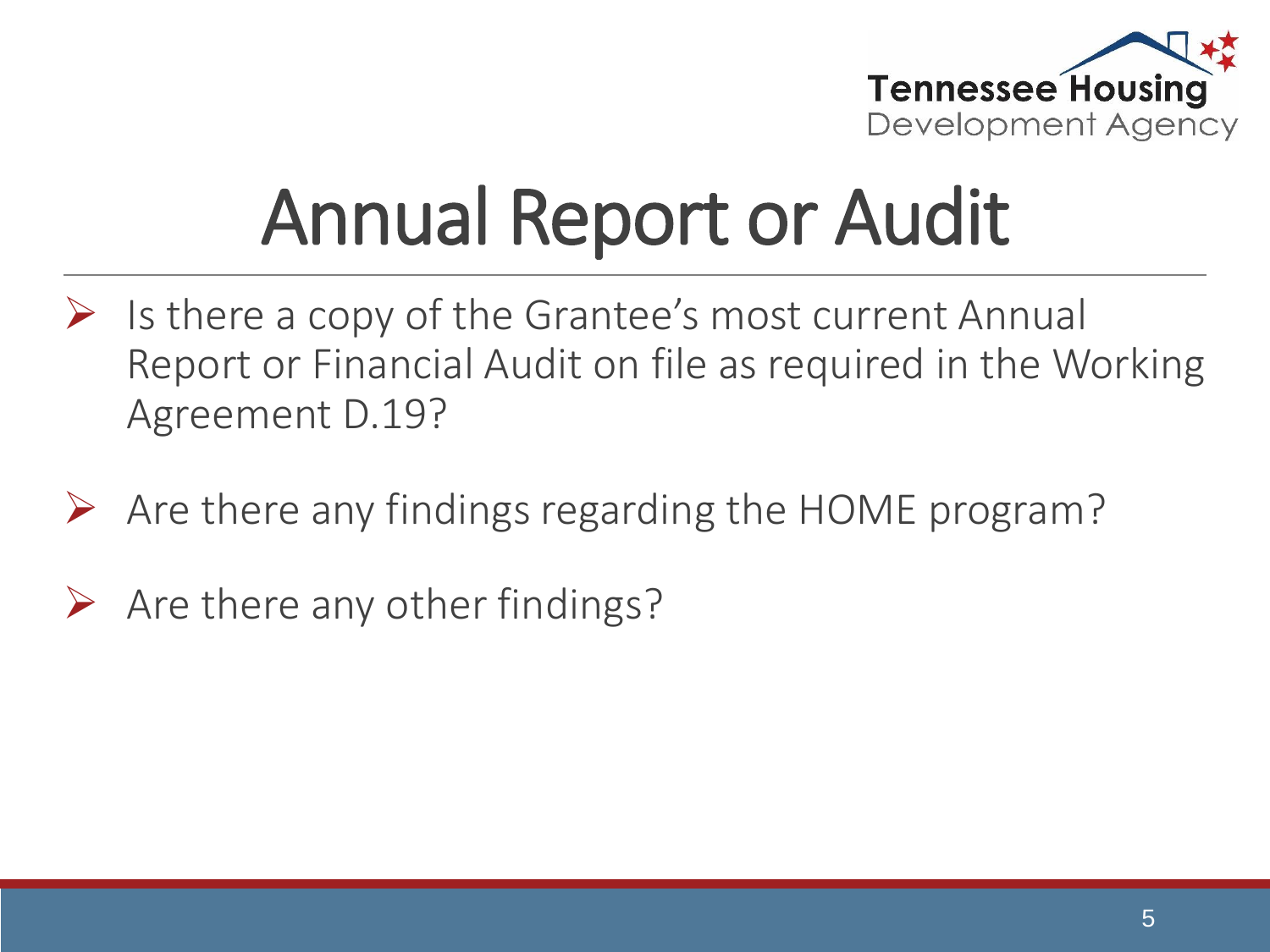

# Drug-free Workplace Policy

- $\triangleright$  Does the Grantee have a drug-free workplace policy as required in the Working Agreement E.10? Has the drug-free workplace policy been adopted by the legislative body?
- Does the Grantee's drug-free workplace policy include the required language in the Working Agreement  $F.11.97$ 
	- Notifying the State in writing, within ten calendar days after receiving notice under Paragraph E.6(d)(2) from an employee or otherwise receiving actual notice of such conviction. Employers of convicted employees must provide notice, including position title, to every grant officer or other designee on whose grant activity the convicted employee was working, unless the Federal agency has designated a central point for the receipt of such notices. Notice shall include the identification number(s) of each affected grant.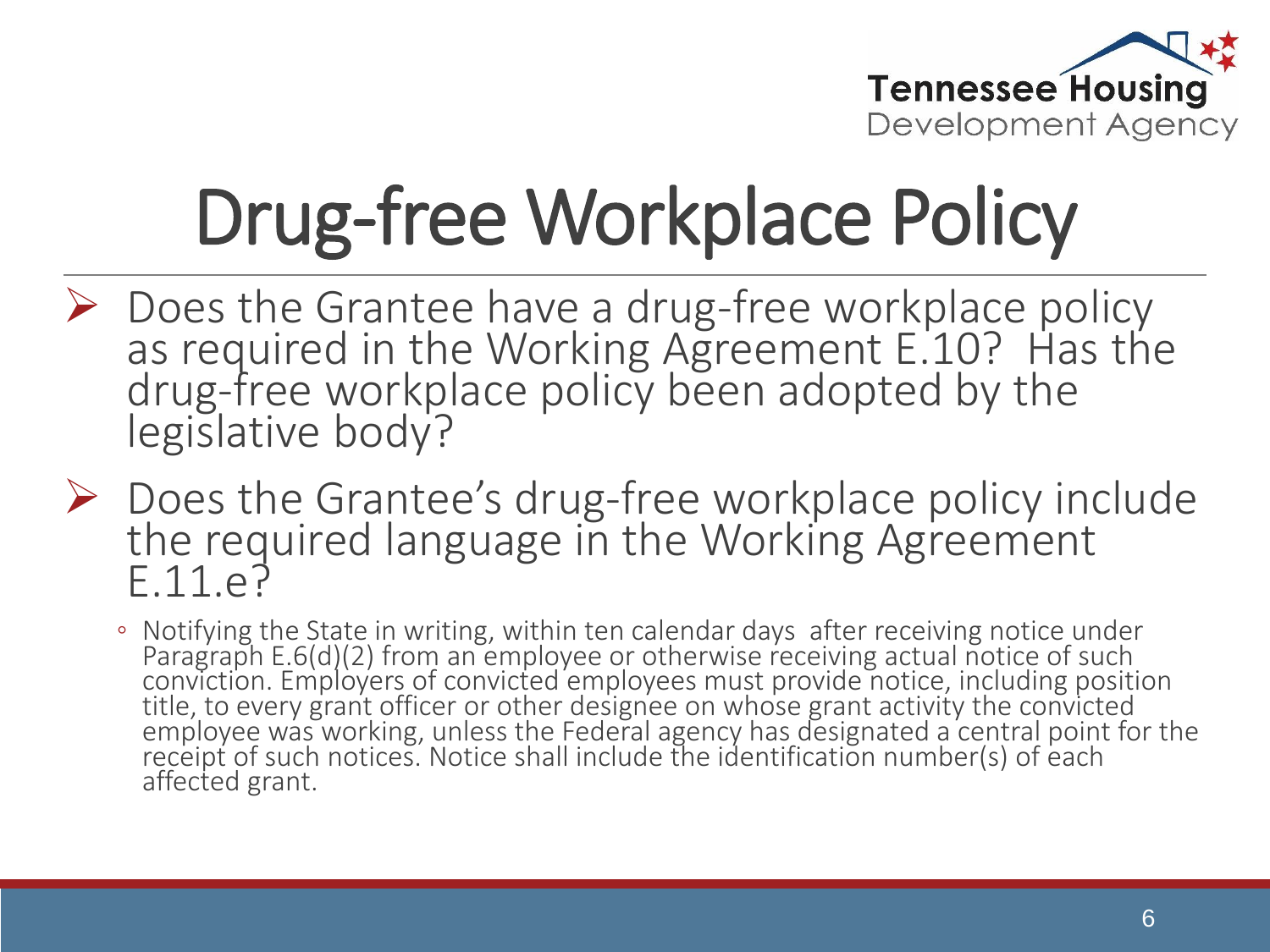

## Public Accountability

 $\triangleright$  Is the Public Accountability sign displayed as required in the Working Agreement D.12 so all parties can see it?

NOTICE: THIS AGENCY IS A RECIPIENT OF TAXPAYER FUNDING. IF YOU OBSERVE AN AGENCY DIRECTOR OR EMPLOYEE ENGAGING IN ANY ACTIVITY WHICH YOU CONSIDER TO BE ILLEGAL, IMPROPER, OR WASTEFUL, PLEASE CALL THE STATE COMPTROLLER'S TOLL-FREE HOTLINE: 1-800-232-5454.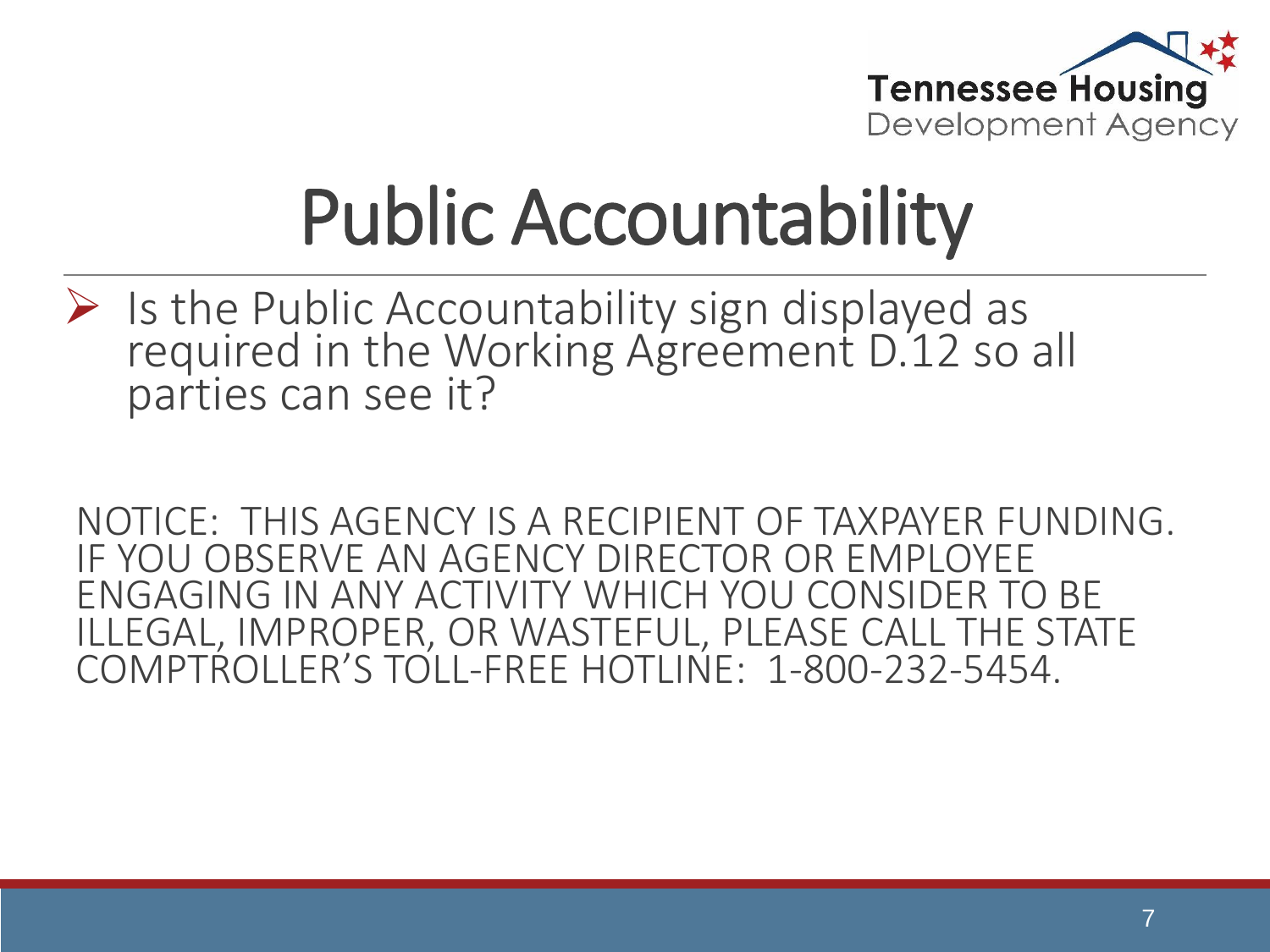

## Policy of non-discrimination

- $\triangleright$  Is the policy of non-discrimination sign posted so all parties can see it?
- $\triangleright$  The sign must at a minimum include the following:
- $\triangleright$  No individual can be excluded from participation in the HOME Program on the basis of:
	- Race
	- Color
	- **Religion**
	- **Sex**
	- **Familial Status**
	- **National Origin**
	- **Disability**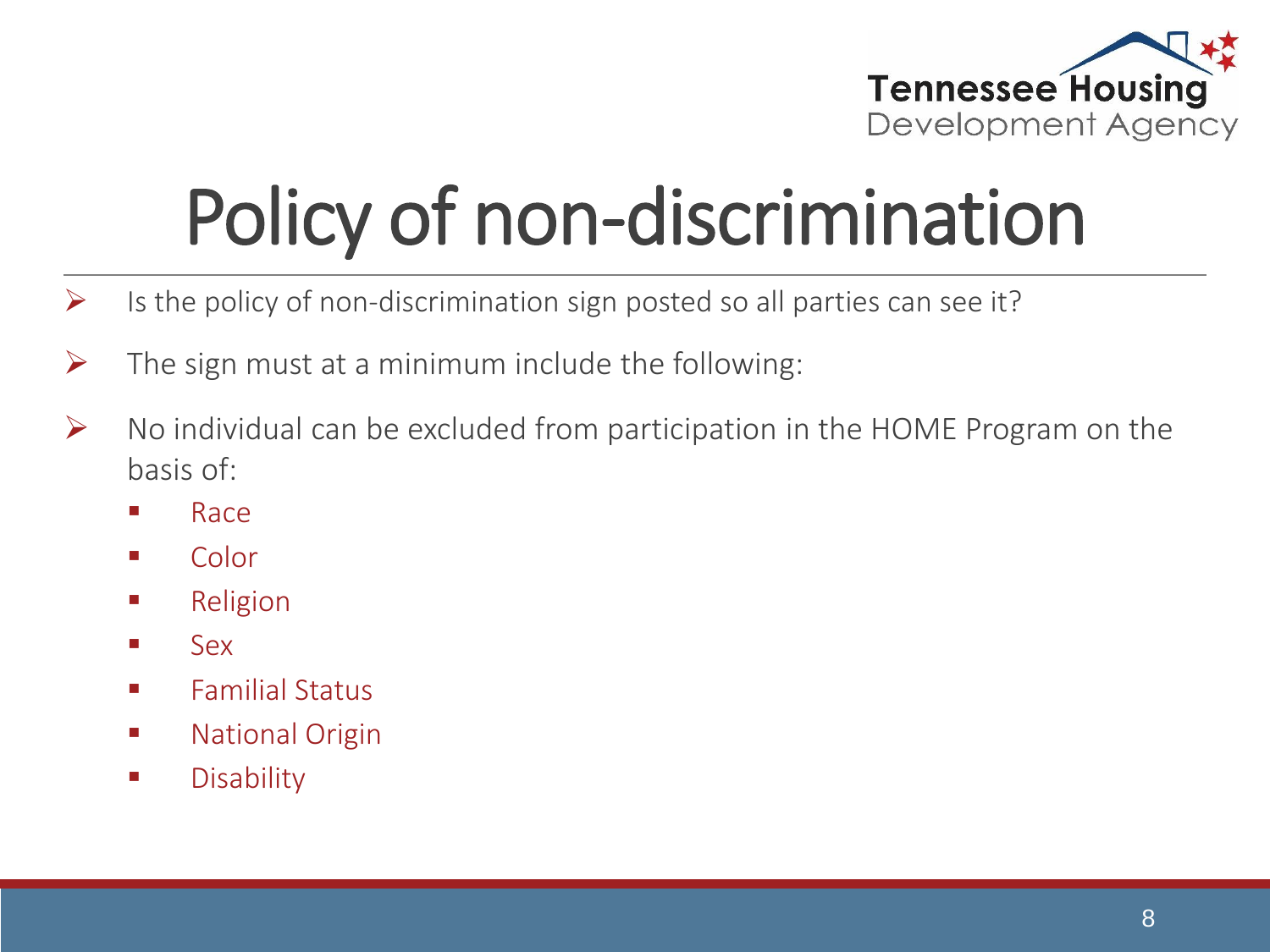

## Hiring or Personnel Policies

- Does the Grantee have written hiring or personnel policies?
- How does the Grantee inform the community and minorities of job openings?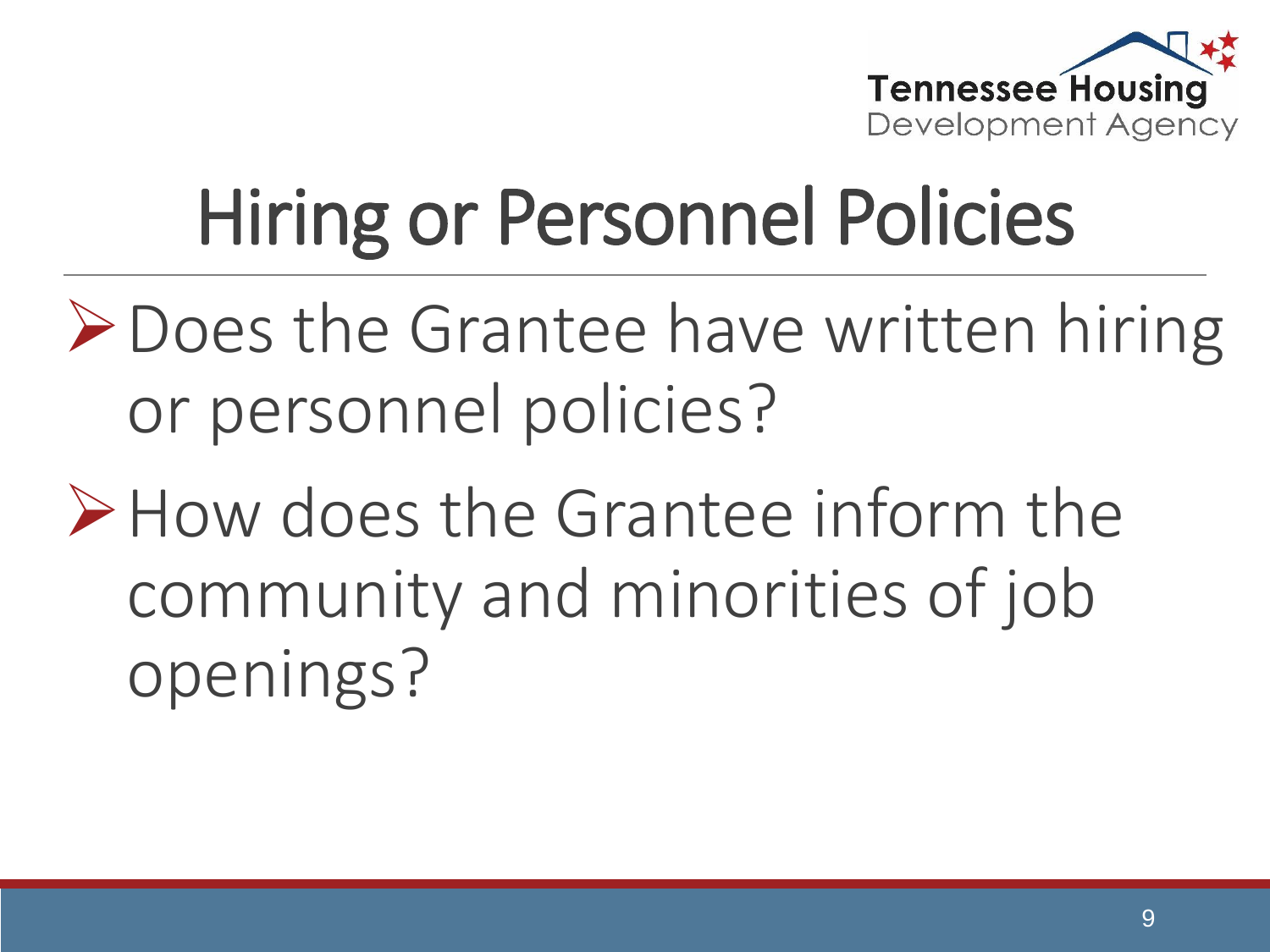

## Equal Opportunity

- Does the Grantee's job advertisements include the EEOC statement?
- $\triangleright$  Is there copies of advertisements for employment
- $\triangleright$  Is there documentation regarding the subsequent applications and individuals hired?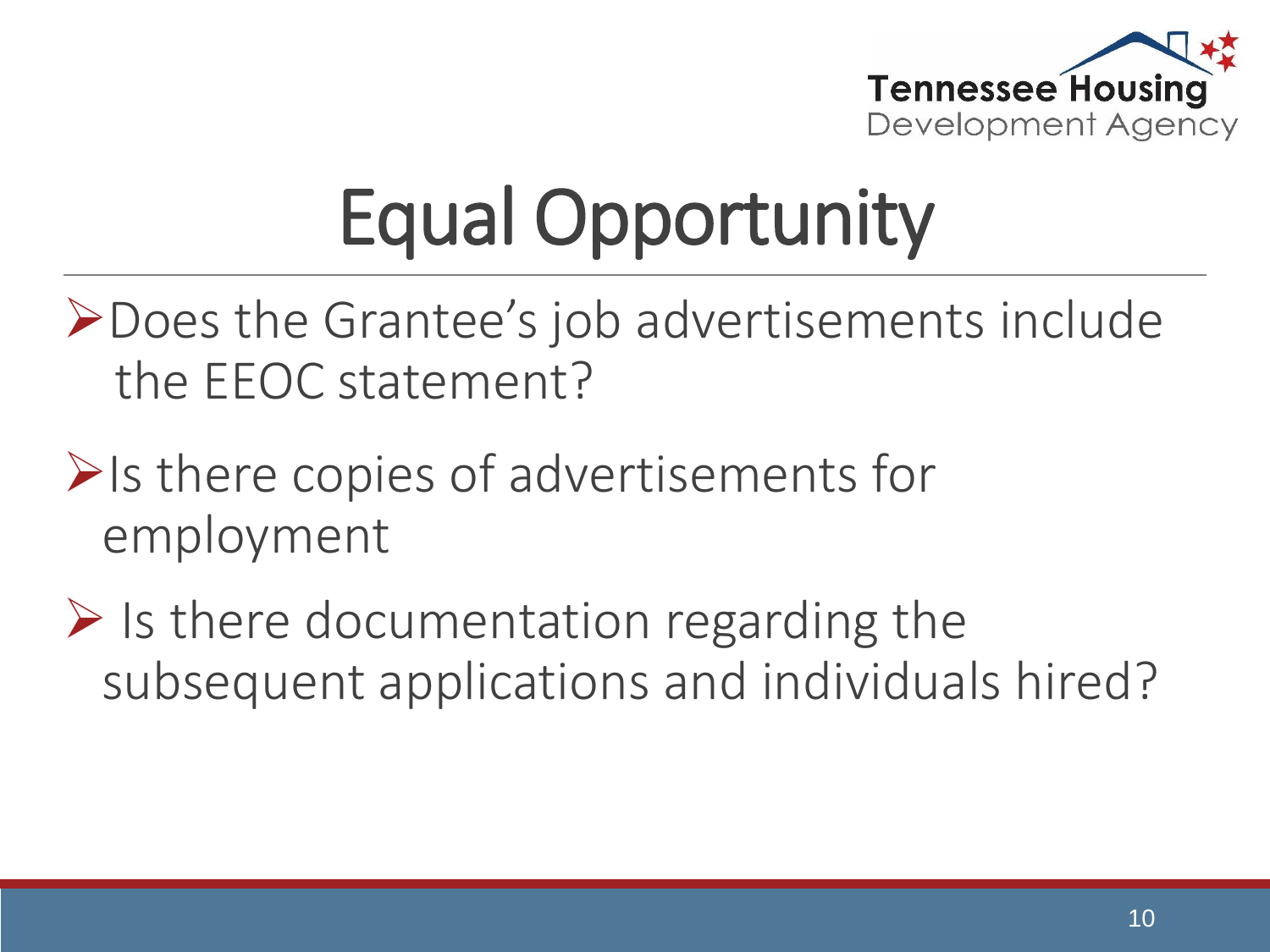

### Equal Opportunity

 $\triangleright$  Is there any indication of EO/FH policies?

>Have complaints been filed?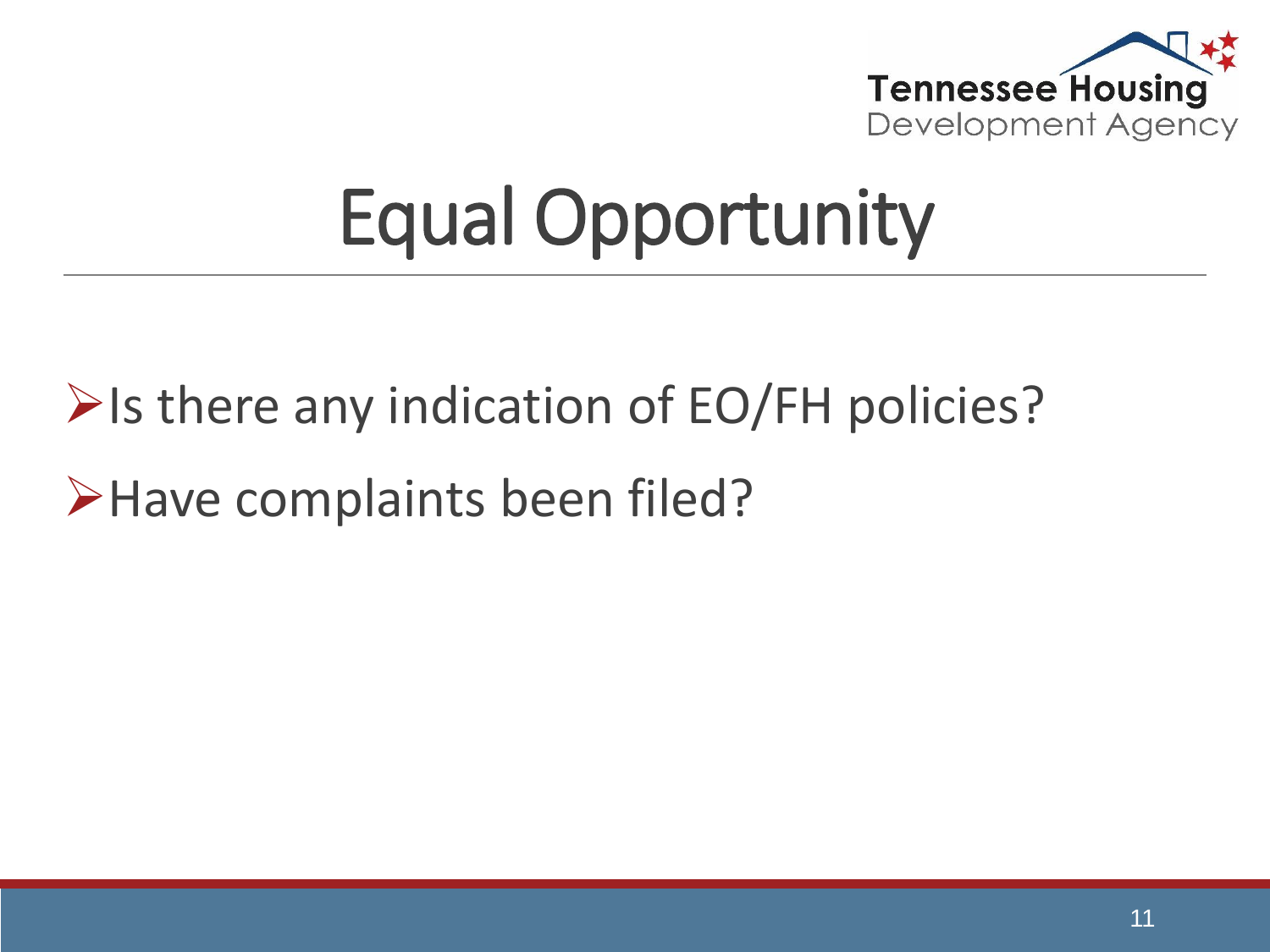

## Title VI Training

- **≻** Does the Grantee provide Title VI training for all employees?
- Does the Grantee have written polices of non-discrimination?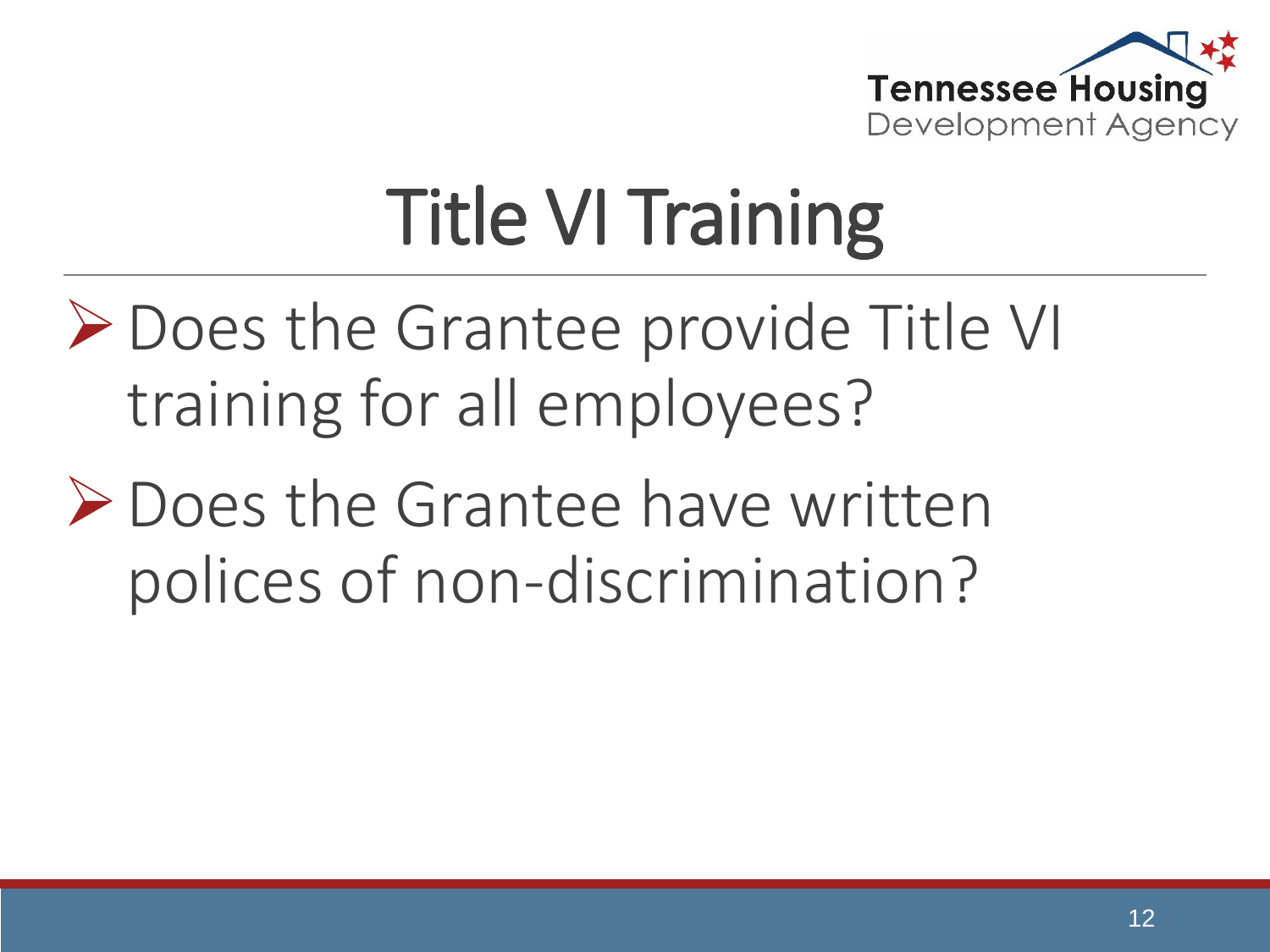

### Administrative Contract

#### $\triangleright$  Is there a contract between the Grantee and the Administrator?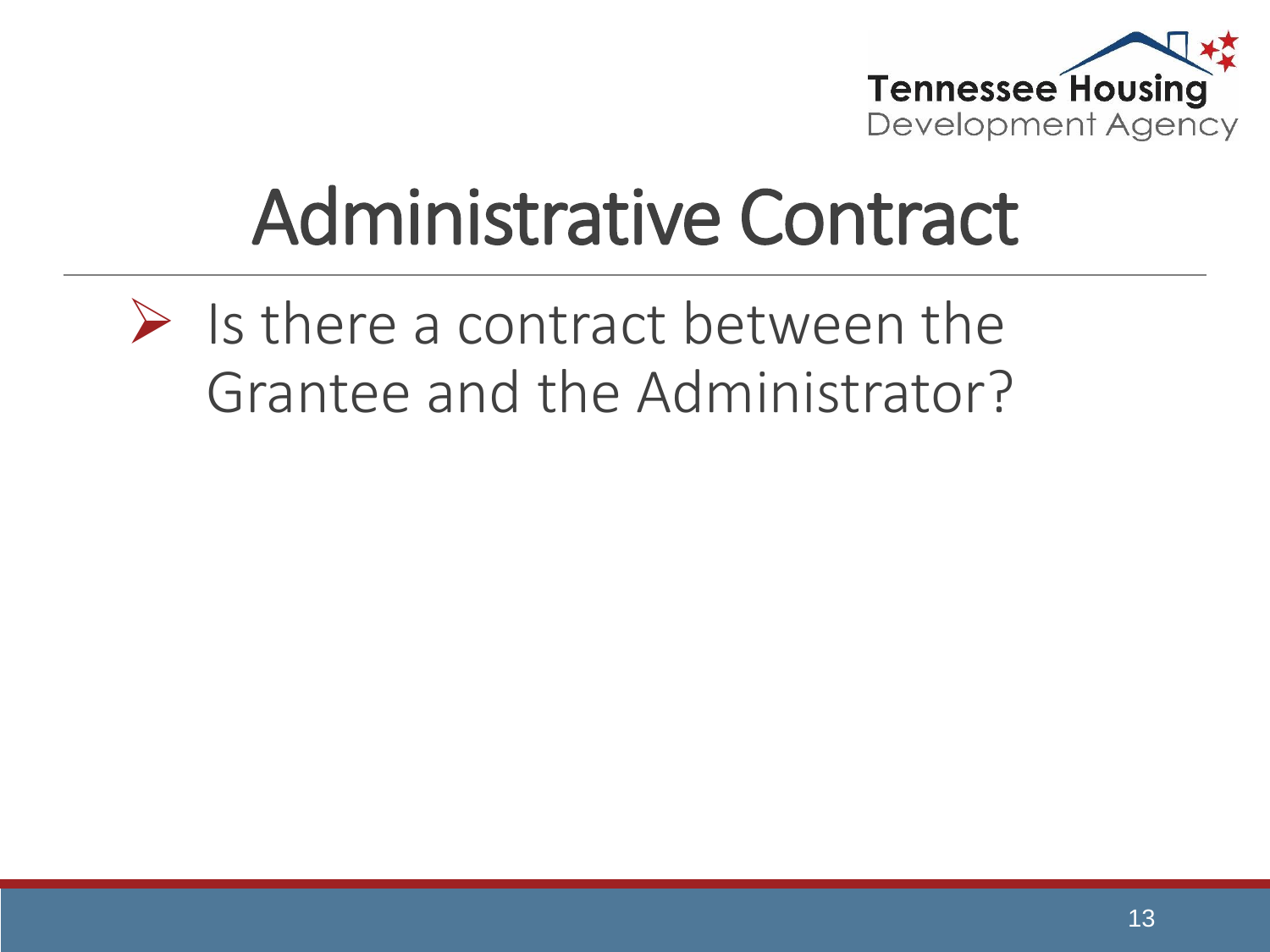

#### Procurement

#### $\triangleright$  Is the Grantee following their procurement policy?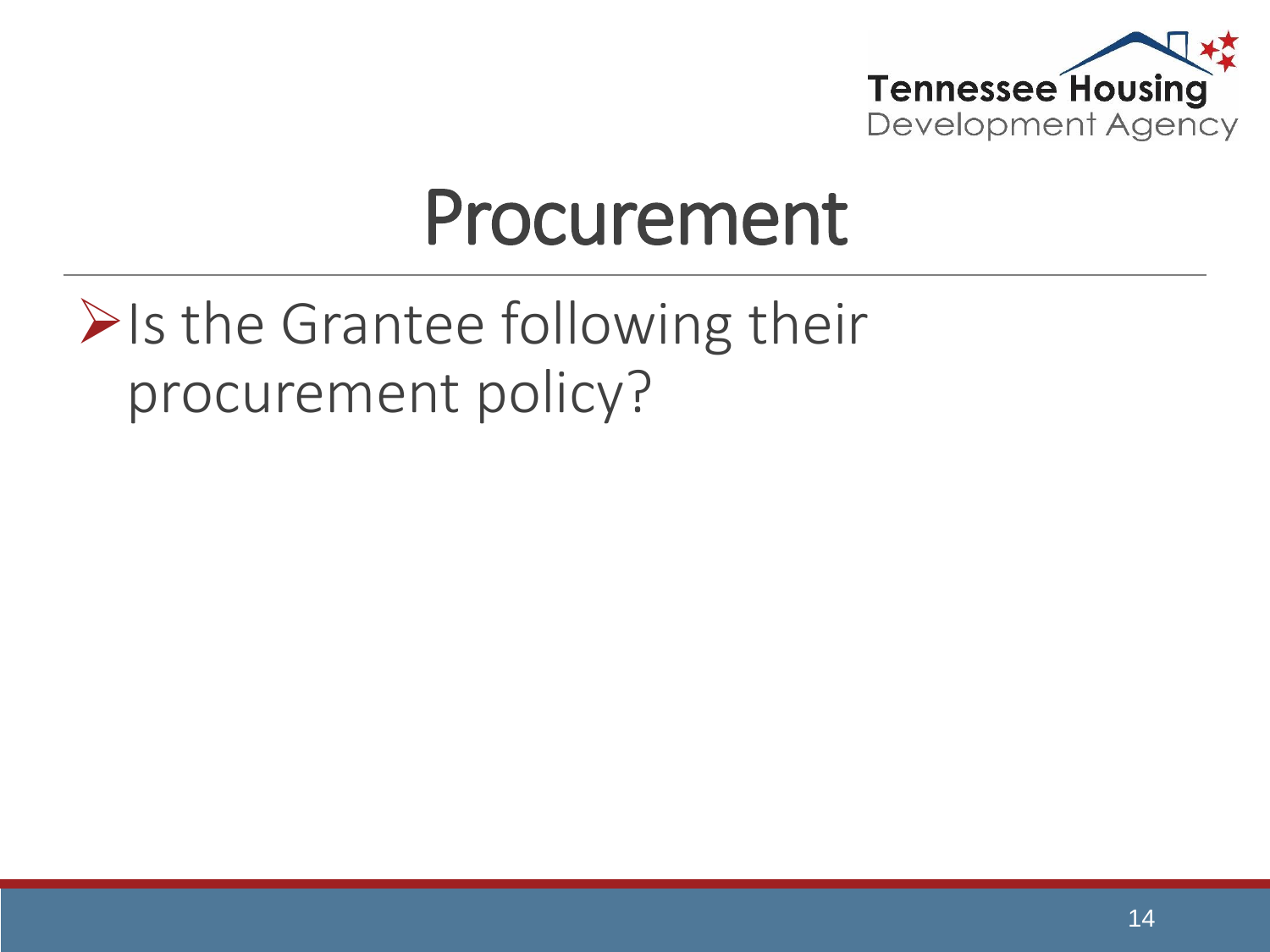

## Advertisement for Contractors

- $\triangleright$  Were the project(s) publicly bid?
- $\triangleright$  Is the invitation to bid at least 14 days prior to the bid opening?
- $\triangleright$  Is there a copy of the bid advertisement(s) showing the date(s) and name of the publication(s) where the project(s) were advertised?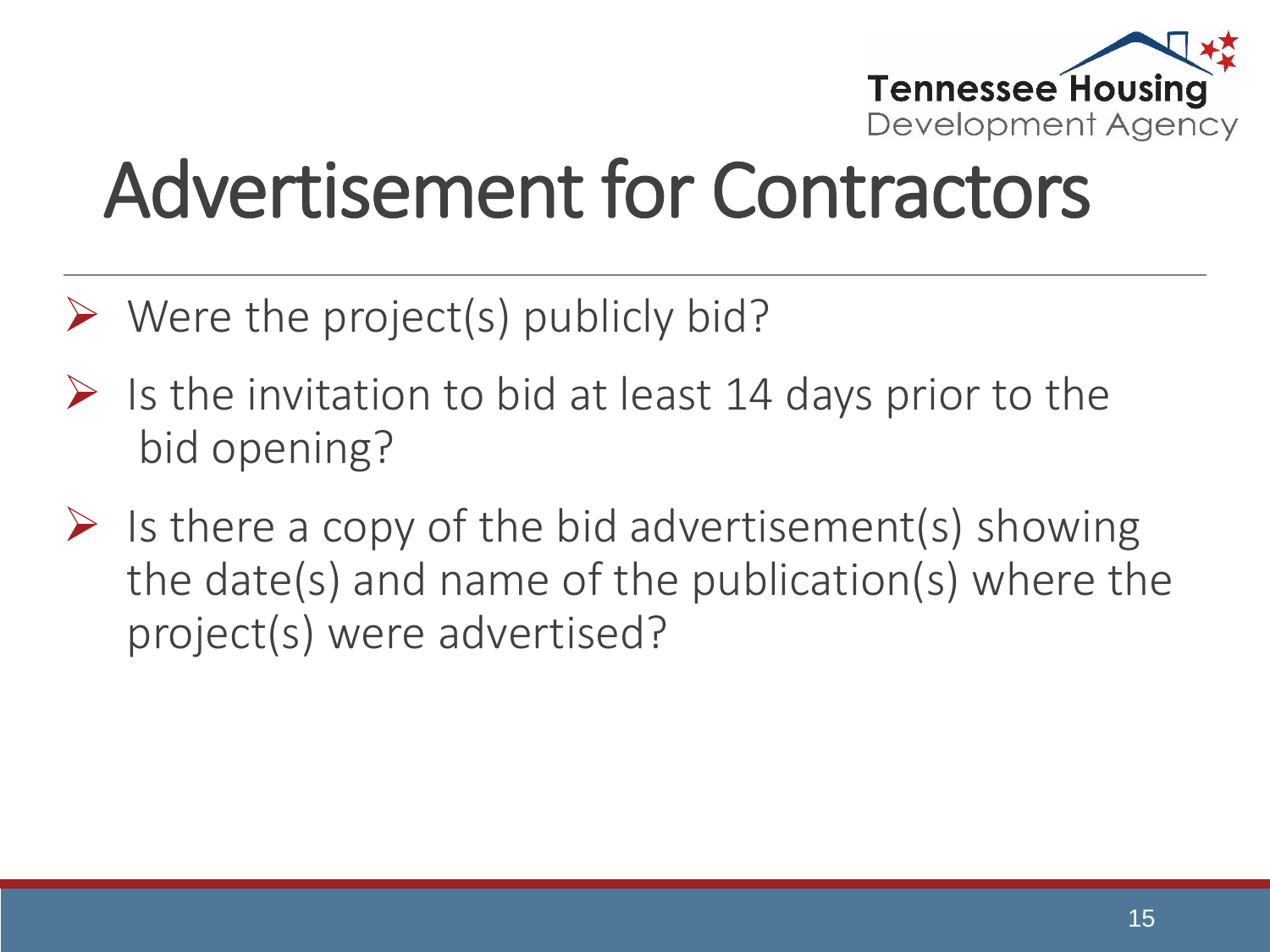

## Competitive Solicitation

- $\triangleright$  There must be an open and competitive solicitation by the Grantee for:
	- Goods and services and;
	- Professional service contracts
- $\triangleright$  The Grantee must obtain a minimum of three (3) bids.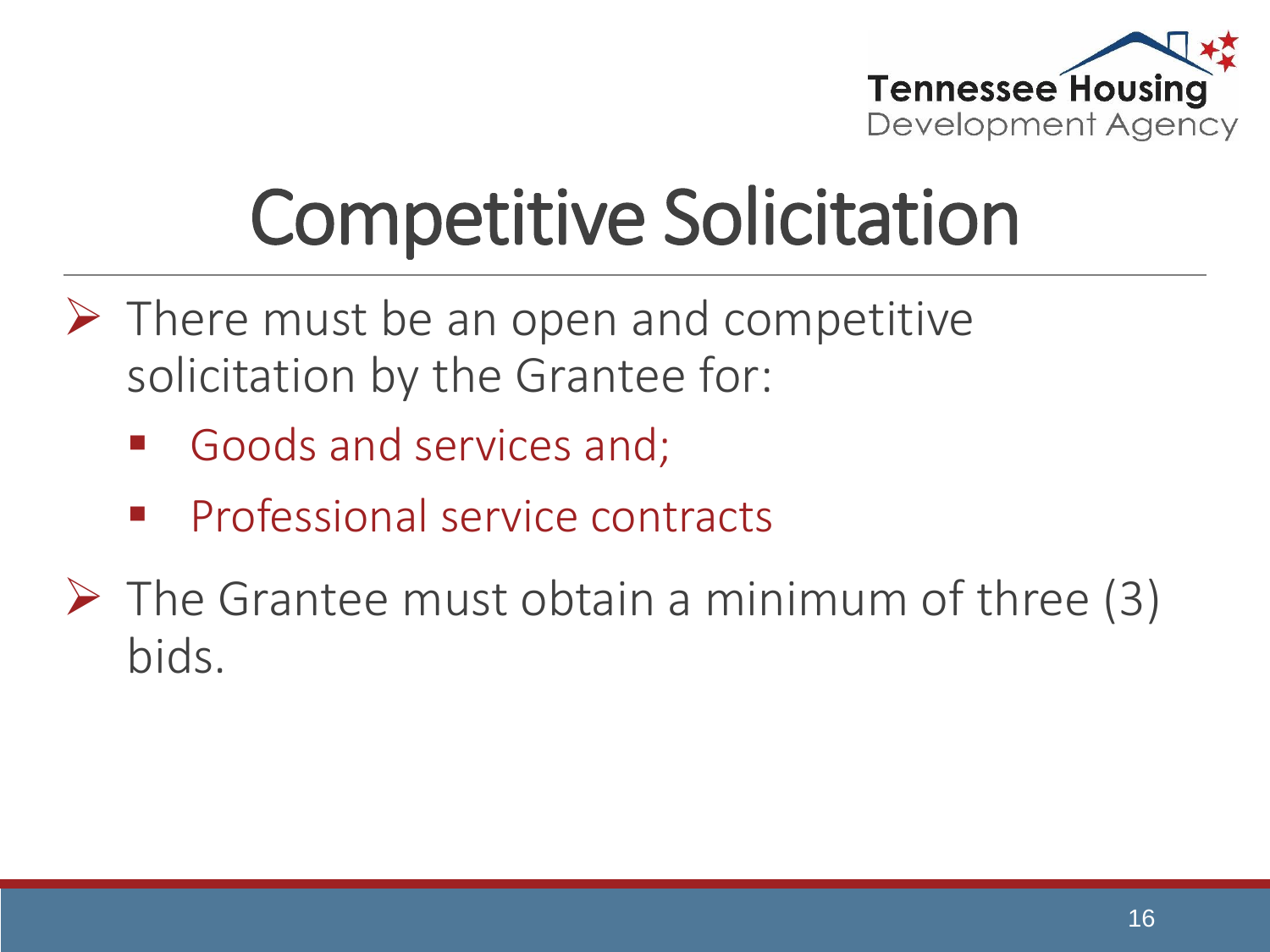

### Competitive Solicitation

- $\triangleright$  If three bids are not received, the project(s) must be re-bid.
- $\triangleright$  If three bids are not received when the project(s) are re-bid, permission must be obtained from THDA.
- $\triangleright$  The Grantee must have written procedures for selecting the successful bid if the lowest bidder is not selected.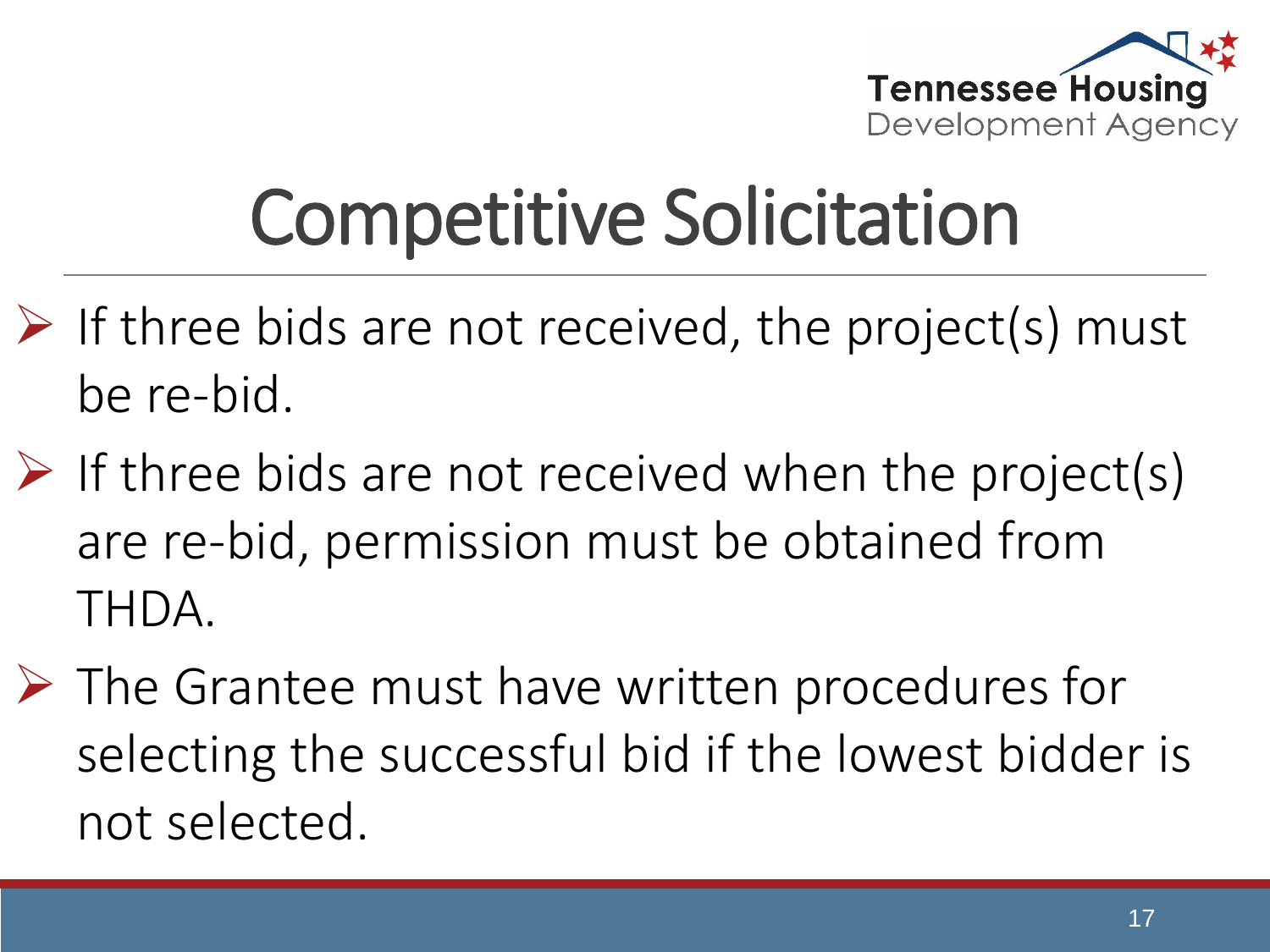

## Minority/Female Firms

- $\triangleright$  Is there documentation that efforts were made to invite minority/female firms in the county where the project(s) are located to bid?
- $\triangleright$  Is there documentation that efforts were made to invite minority/female firms in surrounding counties to bid on the project(s)?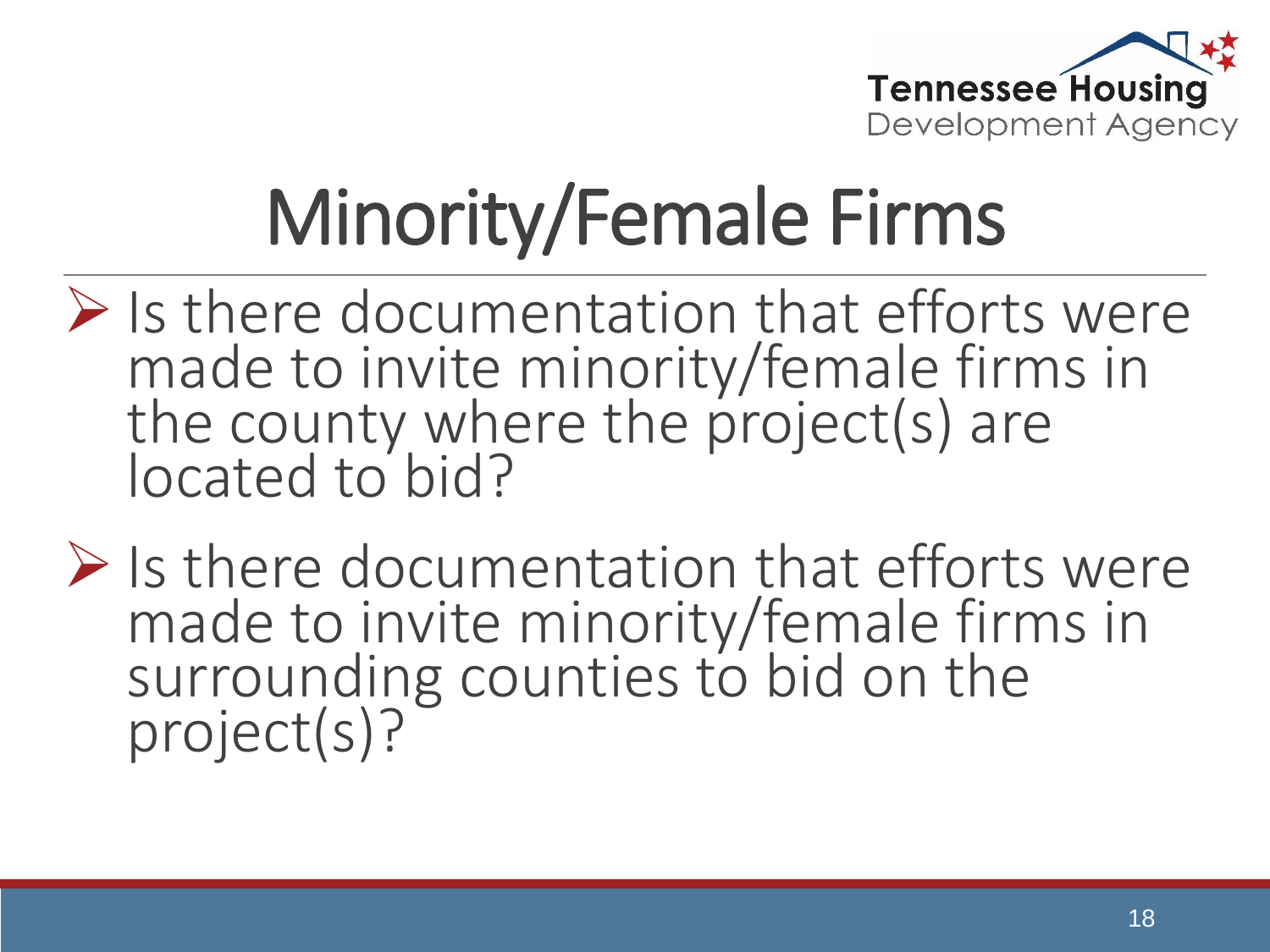

#### Contractor/subcontractor Activity Report

 $\triangleright$  Is the Contractor/subcontractor activity report (EO-4) completed and in the file?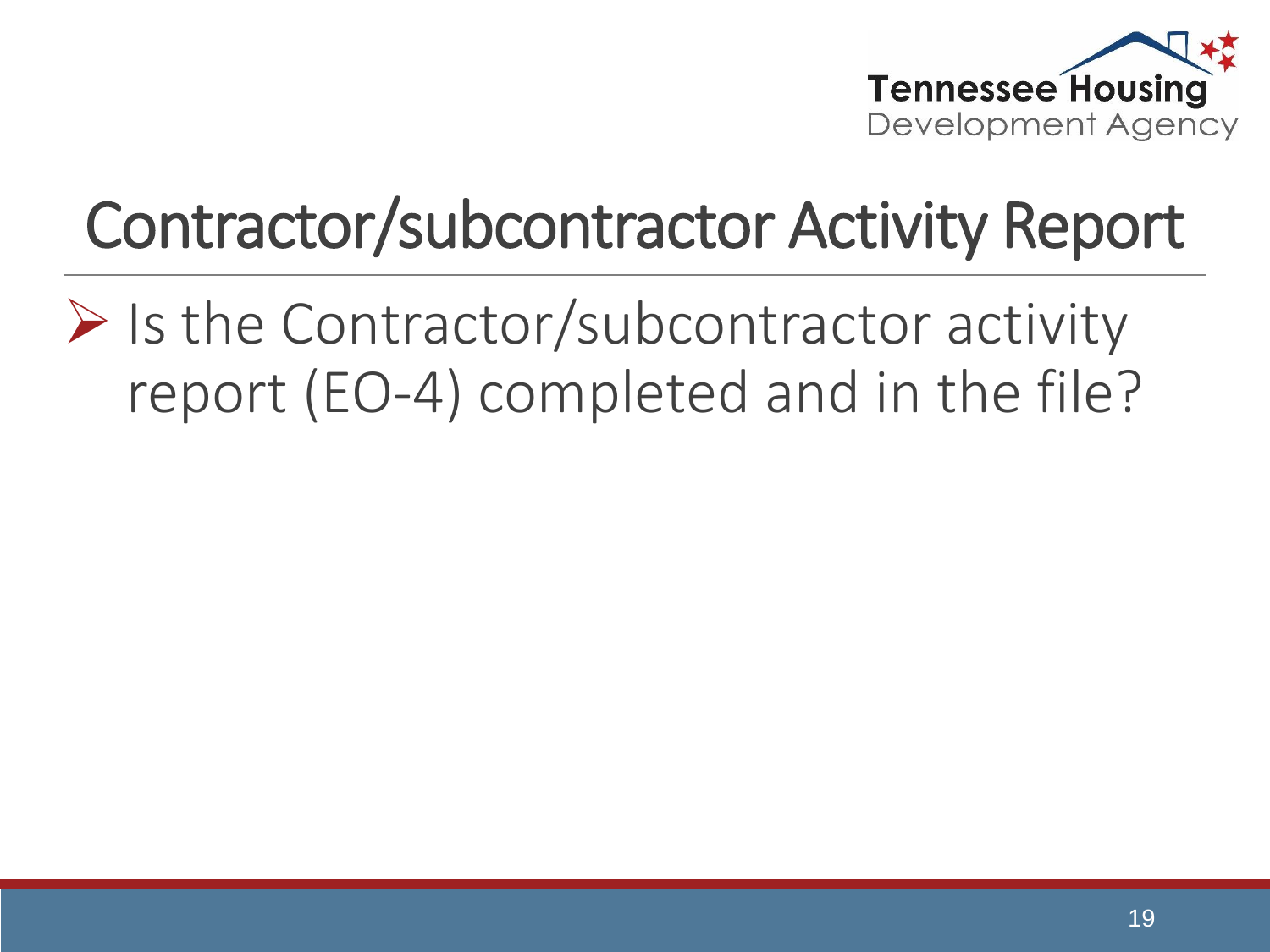

## Section 3

## **Example 3 ≥ Post Section 3 Questionnaire** (EO-5) completed and in the file?